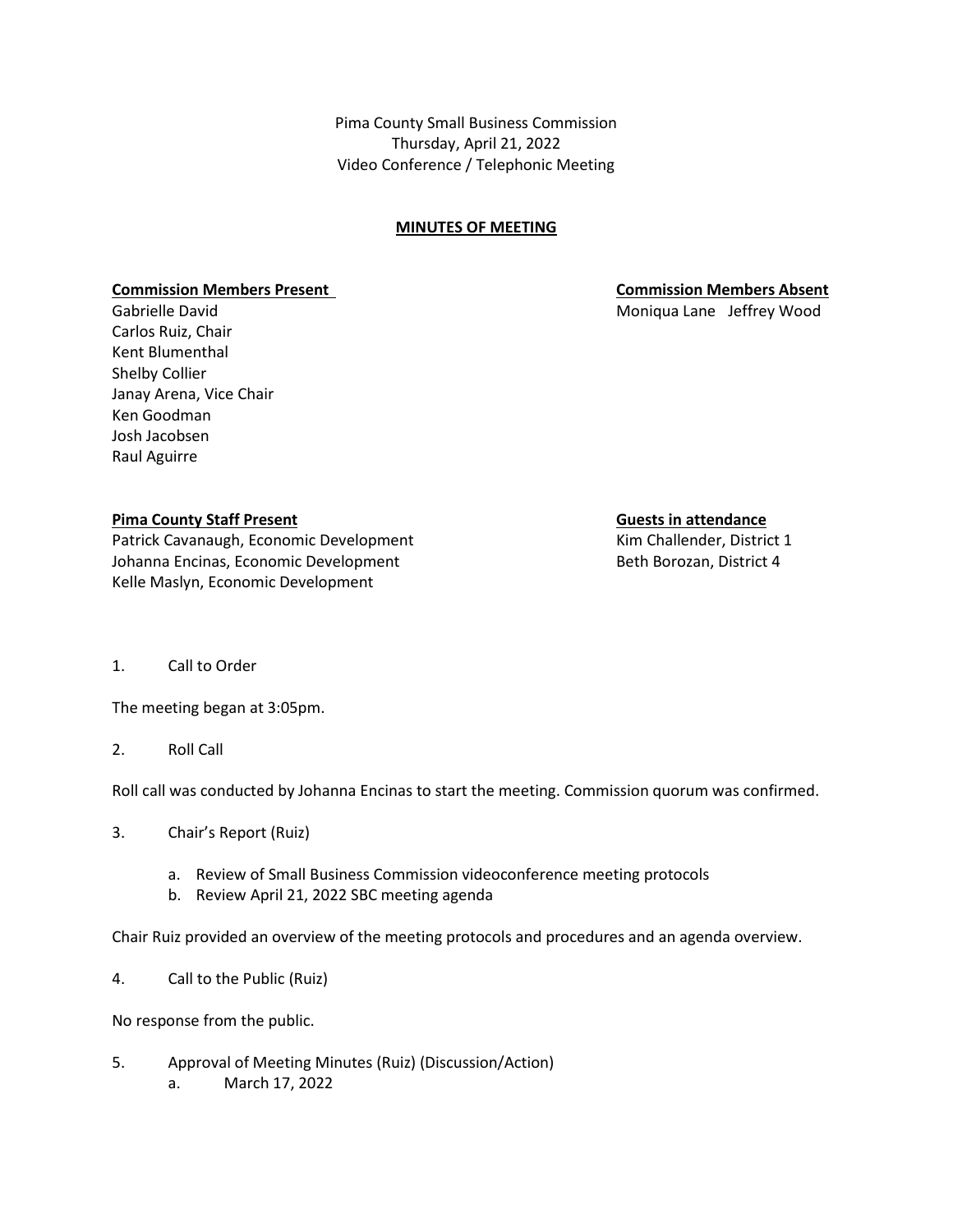Motion: Commissioner Blumenthal moved, seconded by Commissioner Jacobsen, to approve the March 17, 2022 meeting minutes. Approved 8-0

6. Coordinator's Report and Updates (Coordinator Patrick Cavanaugh)

a. Status of PCSBC in-person meetings (standing agenda item)

Mr. Cavanaugh informed the Commission this standing agenda item would be discussed later in the meeting as part of agenda item 8-b.

# b. COVID 19 Update

Mr. Cavanaugh informed the Commission this standing item was added by error and the update has been discontinued.

c. Pima County's economic recovery during the pandemic

Mr. Cavanaugh gave a brief overview of the metropolitan statistical area, its job growth and economic recovery for the past year. He also informed the commission of job percentages gains and losses. He informed the Commission he would provide the material to the entire Commission by email.

d. Questions from the Commission (Discussion)

Commissioner Jacobsen asked Mr. Cavanaugh if he could provide the workforce participation rate.

Mr. Cavanaugh did not have the answer immediately available but advised the Commission he would provide the information to the entire Commission via email.

- 7. Unfinished Business
	- a. Date of presentation of 2021 & 2020 Small Business Awards at Pima County Board of Supervisors Meeting (Ruiz) (Discussion/Direction)

Mr. Cavanaugh informed the Commission the Board of Supervisors would prefer no presentations through May 2022 due to budget hearings.

Chair Ruiz then suggested choosing the first meeting available June 7, 2022. The Commission agreed.

b. Small Business Commission input into Pima County Economic Strategic Plan (Ruiz) (Discussion/Direction)

Mr. Cavanaugh informed the Commission the Economic Development Office was hiring a consultant to handle the formal sessions and the Commission will be asked to participate. He then provided a series of possible small business assistance and policy strategies for the Commission to consider before its next meeting.

8. New Business (Discussion/Action)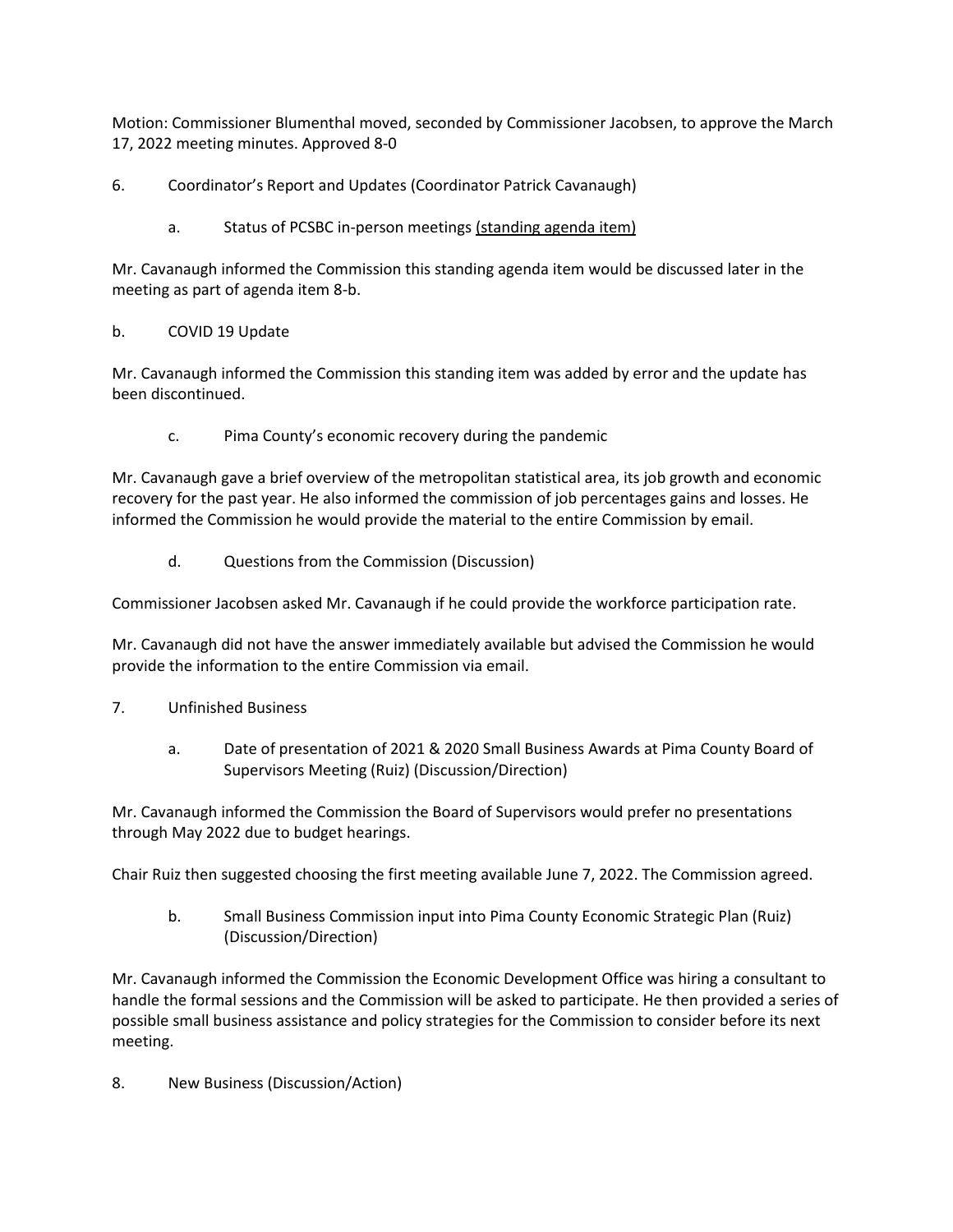A. Board vacancies and absences 1) Review the Bylaws Section 6, 7 and 8 (*Supporting materials: "Small Business Commission Bylaws 2021")*

Chair Ruiz gave an overview of the Bylaws in regards to two Commissioners who have been absent for more than four meetings and stated the item was open for discussion.

Motion: Commissioner Blumenthal moved, seconded by Commissioner Goodman, to declare two positions on the commission vacant and advise their appropriate district supervisors.

- B. Results of Poll on In-Person, Virtual or Hybrid/Alternating meetings
	- 1) Determination on future meeting structure/venue

Mr. Cavanaugh advised the poll resulted in a virtual three-way tie. The Commission then discussed the various merits and drawbacks of each option.

Motion: Commissioner Blumenthal moved, seconded by Commissioner Collier, to proceed with alternating meetings virtual or in-person. Approved 7-1. Vice-Chair Arenas opposed.

C. Letter of Support for ISDA expansion in Ajo, AZ (*Supporting materials: "PCSBC support letter Ajo Small Business ISDA 04/21/22")*

Commissioner David gave an overview of the program including; providing services on many levels from job training, computer stations with internet, helping renovate facilities and generally supporting businesses.

Discussion commenced by Commissioner Blumenthal who informed the Commission he had been to Ajo and completely supported this program. He also asked Commissioner David to advise the Commission what kind of support she was asking for in the letter. Also, as an advisory body to the Board of Supervisors, he asked if this letter should be addressed to the Board of Supervisors asking them for support to address Congressman Grijalva on this matter or can this go directly from the Small Business Commission to Congressman Grijalva. Mr. Cavanaugh the letter would go to the SBA and Rep. Grijalva's office from the Commission.

Motion: Commissioner David moved, seconded by Commissioner Blumenthal to discuss and approve to send letter of support by the Small Business Commission 8-0.

Commissioner David advised the Commission this letter of support was due the following business day and this was financial support from a grant. Mr. Cavanaugh stated he would amend the Chair's letter based on the Commission input.

9. Commissioner Updates

Commissioner Goodman gave an update on JTED and detailed the State legislative effort that would lead to Associates Degrees for JTED participants and which will place individuals in higher paying jobs.

## 10. Agenda items for next SBC meeting: Thursday, May 19, 2022 @ 3pm, MST